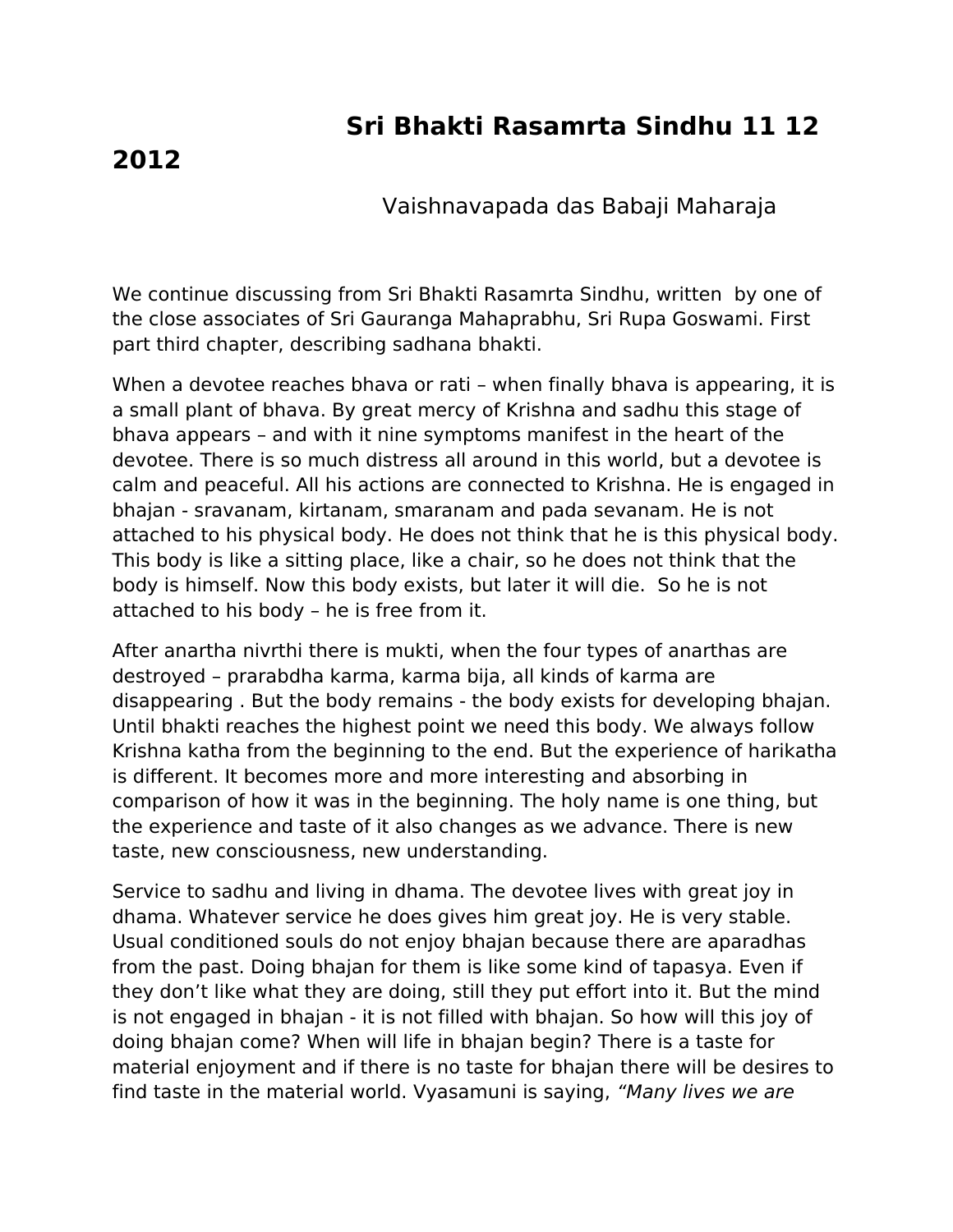doing sadhana and bhajan. Then one day life will come - and liberation from material existence will be there." Only a great soul has shraddha. When there will be mercy, when great luck is coming, the jiva gets into sadhu sanga and anarthas are disappearing. It will definitively happen for every jiva in due course of time. But when will this nistha for bhakti come? No one knows.

Devotees spend every moment in bhajan. They don't see any joy in the material world. They are totally renounced from the material world. Whatever they have around them, they are not attached to it. They are not attachd to anything or to anybody. They understand that in this world they do not belong to anyone. They understand that in this world they cannot belong to anybody and nobody can belong to him. He feels, "This body does not belong to me. I am temporary here." The prayer of Raghunatha das says, "I am Yours, I am Yours. Only You are my shelter." Everything will disappear and only Krishna will remain - that can be called nistha. There are sharks of anger and jealousy everywhere and they will eat persons in the ocean of material existence. When we escape from this material world, we are praising God. This is the experience of devotees.

Our acaryas left for us their songs and prayers, so we should put our mind into this. Otherwise what kind of sadhana will we have? This is not an easy process. That is why we need help, otherwise how will nistha come? From where will this nistha come? The devotees are bhavuka – they don't have any attachments. They also do not show off their qualities. Mahaprabhu is saying, "Inside be renounced, but externally do whatever is necessary." For example the father, who is the head of the family left. In the house there is the wife and the child. The wife is worried. "Where is my husband?" But she does not show this. She keeps herself under control. "Inside be renounced, but externally do everything what is necessary." Even though she is very much worried, she takes care of the child.

When a devotee reaches bhava, he sees the world as it is. He sees destruction and death and all the dangers of this world. He sees that there is nothing sweet here. He understands that life here means only a fight for existence, old age and death. There are so many enemies in the form of anarthas - anger and jeaolusy etc. He is renounced from all of this. He does not want to see anything from this world and he doesn't want to be connected to it. His thoughts are very deep. He sees this world, but he doesn't have any desires. Actually he does not even see this world, he does not notice it. He cannot listen to anything else but Krishna katha. He only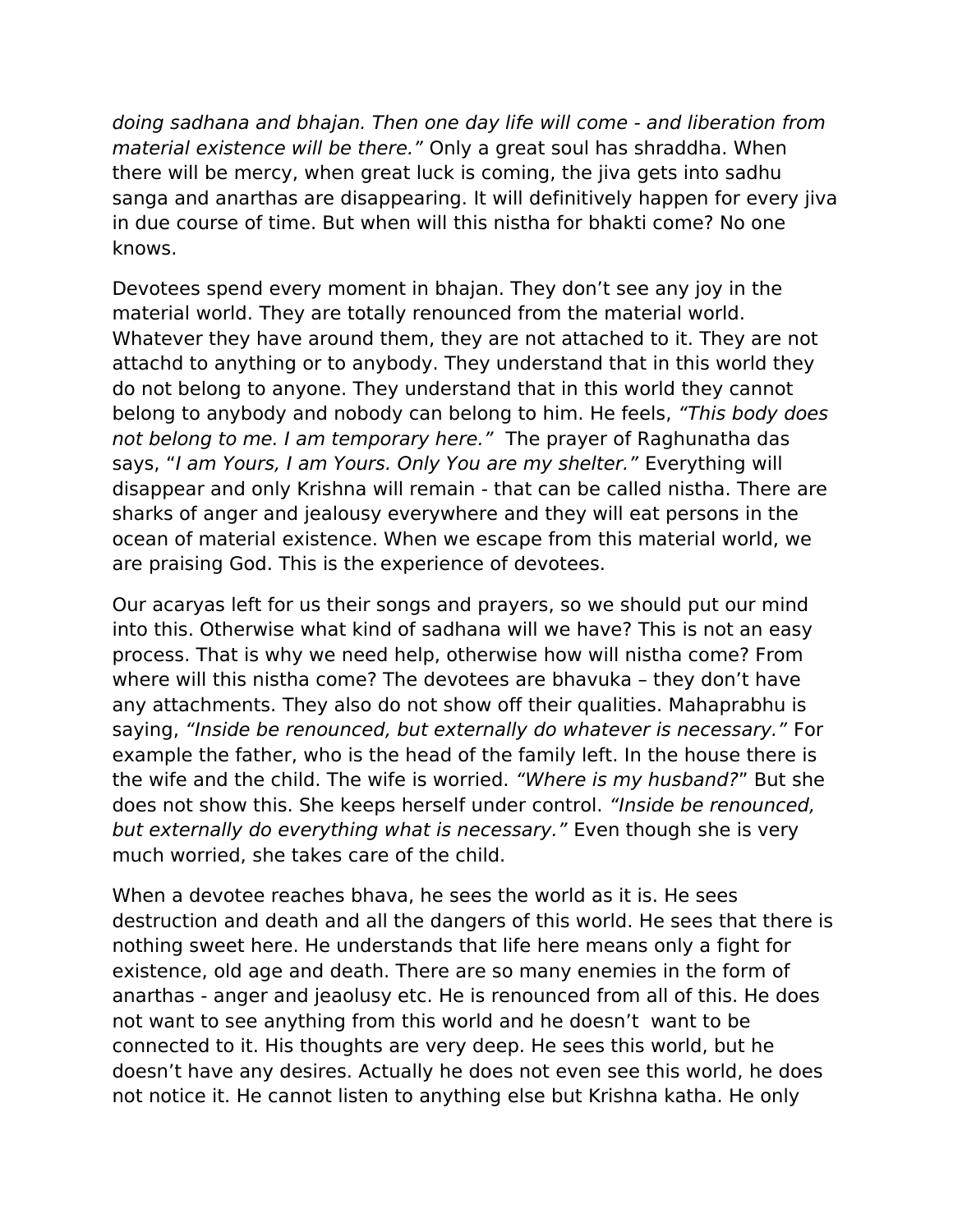listens to this. He is vomitting from the useless conversations of ordinary conditioned people. He is only engaged in Krishna's seva. Inside he accepts what is necessary, but he is renounced from everything else. Externally he acts like a normal person. He may be buying and cooking something and he may have to do something, but inside he is completely renounced. He is accepting his destiny as it comes. His consciousness is like this, "I was doing some action in a past life and now in this life the results are coming. I am not attached to the results." He is equally accepting suffering and joy. Inside he has full renunciation and externally he does all his work, carrying on all his responsibilities. Mahapabhu gave instructions to Raghunatha das, "If you are a family man you should follow your dharma, but inside do seva." So Raghunatha accepted his destiny patiently. He was the son of a very rich man, but he was already connected to the sweetness of Krishna.

A lotus is growing in a pond and is moving on the water, but when the lotus blossoms the lotus itself is not connected to the dirty water of the pond. It is the same with devotees. They are completely aloof from this world. They are not proud or have egoistic desires. If somebody is proud, how can he become the servant of the servant of Nityananda? Mahaprabhu does not have any pride – Nityananda doesn't have any pride. So how can Their servants have that? How can somebody serve Nityananda? He must be the same as the master, so that he can be a good servant. Nitai Gauranga lived very renounced lives. Nityananada was so humble. With a straw in His mouth (only animals keep straw in the mouth), He was asking people to chant the holy name. He kept a very renounced position. But what is His position? He is the creator of all the worlds! The jivas need to serve Nityananada in order to get rid of all their pride. In the beginning this requires some effort. But it is not taking effect immediately because inside there is pride. Externally he wants to be renounced. But there are anarthas and if he doesn't fight with these anarthas honestly, then these anarthas will show their face again and again. But for bhavuka devotees, those who have bhava, it is different. Before nistha we have to push ourselves to be humble, but on the nistha level we are naturally humble – and in bhava there is very deep humility. When we pass anartha nivrti there is very little pride. Such a devotee always worships Krishna.

Jagai and Madai had so much pride. But Nityananda prayed for them and because of lila they were saved. Then they got mercy from Mahaprabhu. When they became Krishna das they became purified – and they got prema. Then they became very humble. They fell at the feet of the devotees and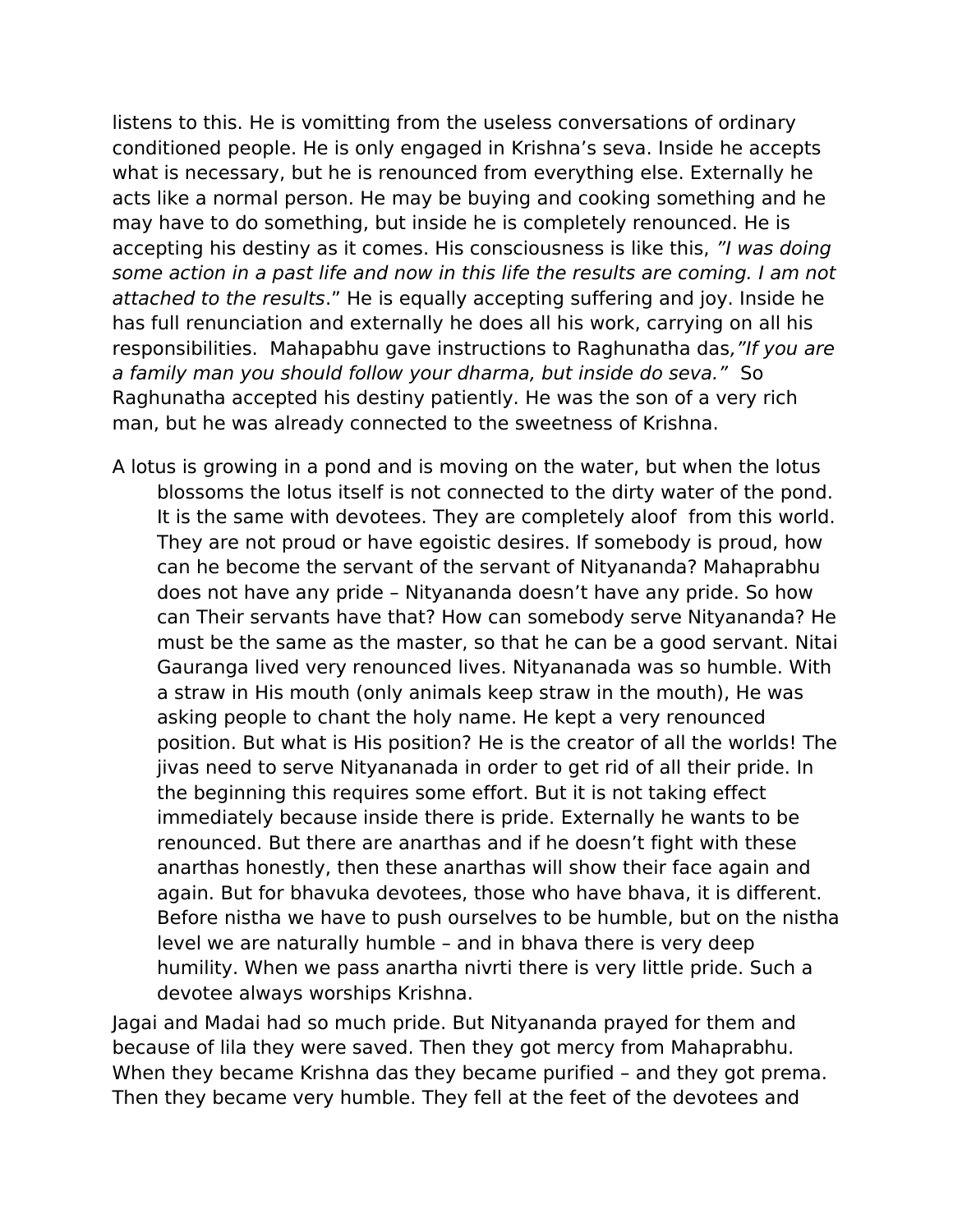they could see all jivas as being very dear to Krishna. Bhavuka vaishnavas see that everyone is dear to Krishna and that everyone is serving Him. From the demigods down to the small insects, everyone are servants of Krishna. So this kind of devotee offers his respect to all the jivas. When this kind of vaishnava remembers how many sins he has comitted to other jivas, he is losing his consciousness out of shame. But here we are not talking about sadhakas – we are talking about somebody who is already almost siddha, in the stage of bhava. The sadhakas are trying to get rid of pride, but for one in bhava there is no pride. This sadhu does not have any material desires. Who is this devotee, who is free from pride? He thinks about everyone as higher than himself. He thinks, "I am a nobody compared to others. What are my acheivements? What did I do? I am useless. I only depend on the mercy of devotees and God." This is his honest humility. He has all good qualites, but he is very humble. An example is king Prataparudra. He had so many good qualities, but he was crying day and night. He was thinking, "I am fallen." He always wanted to see Mahaprabhu, but he did not get this possibility. One time he came to Mahaprabhu though, wearing very simple cloth. The winds of prema brings clouds of rasa – and he was stopped to suffer the fire of material separation. Devotees are crying when they are remembering his qualities. He thought, "I am absolutely useless. I am fallen. I am a nobody." He was even sweeping in front of Jagannatha. He was offering obeisances to the vaishnavas, even though he was a king. But why not? He was a great devotee. Mahaprabhu Himself said that He didn't have bhakti, what to speak about His devotees? Mahaprabhu and the Goswamis have the topmost humility.

Maharaja Bhagirata is another example. He brought the Ganga to this earth. He is an example for all kings and he is jewel amongst the devotees. First he got rati for the lotus feet of Sri Hari and he became very humble. He did great things. Everyone was so surprised to see his behavior. Kings usually have enemies. They feel that 'this is the land of my enemies'. But Maharaja Bhagirata brought gifts to his enemies. He didn't think that they were enemies. By his example he surprised everyone. He offered his respects even to chandalas. It was amazing! Usually ksatriyas and brahmanas do not even look at chandalas, but he was respecting even them. Maharaja Bhagirata had rati to Hari. He loved Him so much. That's why he loved everyone because he saw that He is sitting in the hearts of the chandalas, as well as of the brahmana and the dog. Sri Hari is there! Sometimes we are not respecting the vaishnavas, what to speak about brahmanas, chandalas and dogs? Even those who deserve dandavats we do not do. We don't want to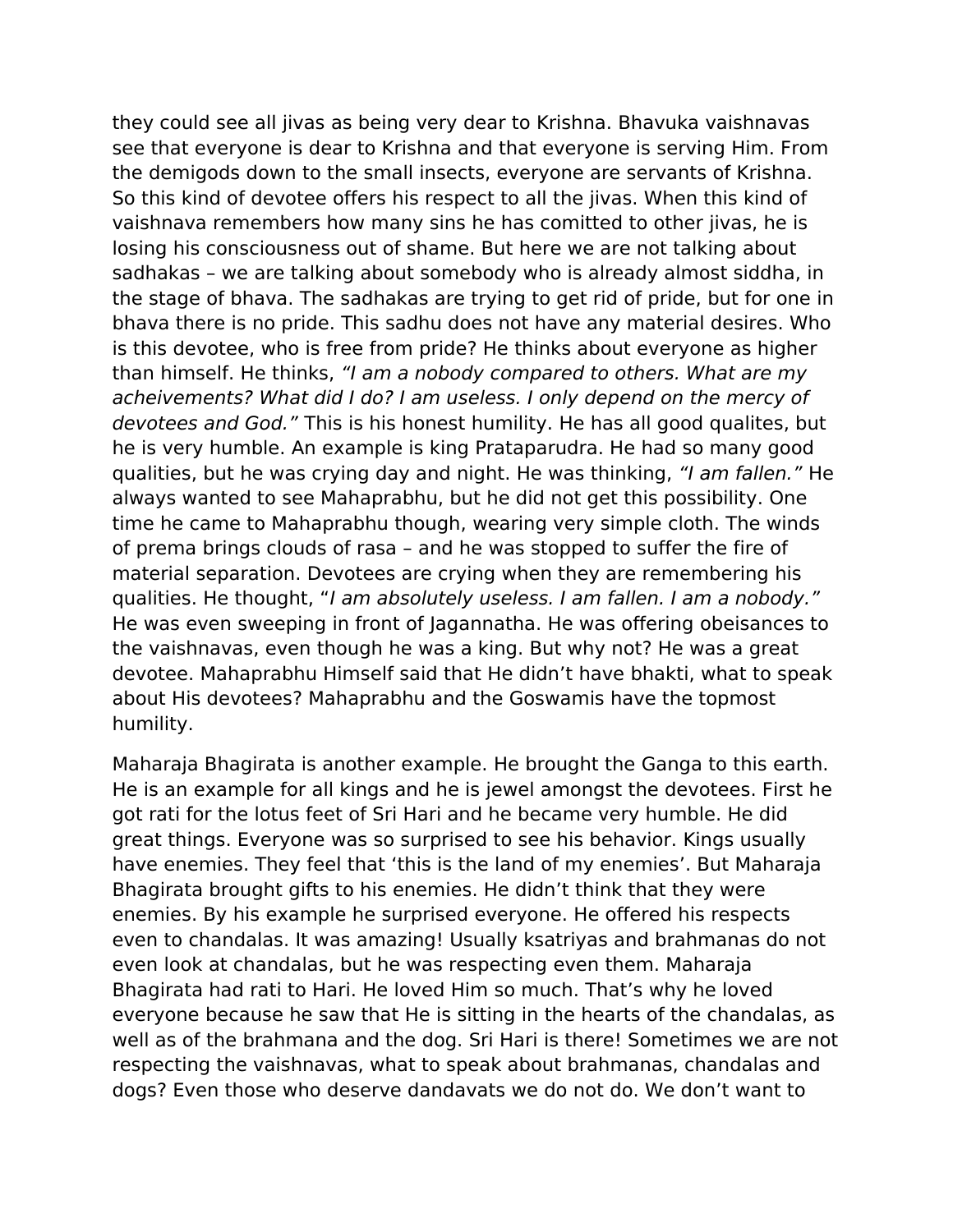offer respects to anybody. Many people think. "I am very great. I come from a good family. I am rich and I am famous. I don't want to offer respect to anyone." Mahaprabhu was completely different. He took such a humble position. If we are not humble, tears from love of God will never come. He is Dinacaran, the shelter of the humble. God is thinking, "This person is happy here in this world. He doesn't need My shelter." Mahaprabhu is Patita pavana – the savior of the fallen. King Bhagirata was thinking of himself as fallen, but he was not fallen. He was a great personality, but at the same time he was very humble. He was offering obeisances to brahmanas, chandalas and dogs. This is a natural condition of a vaishnava. There is absence of pride. He doesn't want any respect for himself, but he offers respects to everyone. Who can give mercy to the jivas? One who is renounced himself. In this sloka there is no description of the sadhaka. After asakti, when a devotee reaches bhava, he becomes sadhu. Bhaktivinode Thakur is singing, "When will I have mercy for the jivas?" King Bhagirata offered respects to everyone, even chandalas. He saw his God in the hearts of everyone. He was going to the houses of enemies and asked their forgiveness. In this way he was collecting 'donations'. Vaishnavas see enemies and friends equally.

Devotees accept suffering. He is equally peaceful in cold and heat and continues serving. He will humbly accept if somebody talks bad about him and he will not respond. He will actually think, "Oh, this person is talking bad about me. He is my friend. He is helping me to remember who I am." The example is Prahlada. There is a story one person who came to serve Radha and Krishna. In the past he was very rich, but he took such a humble position and renounced everything. He served the deities in Vrindavan. His name was Lala Babu. He was a rich man, but left everything and became so humble and served the deities. He heard the deities talking to him. They said to him, "My pujari, it is not much milk you offered." But this devotee had taken a vow that he would be poor and live in Vrindavan, even though he was rich. In this way he became very humble. He walked from house to house to collect donations. He was thinking that he could follow in the footsteps of Rupa and Raghunatha. Then he came to a siddha baba for shelter. This baba said, "You serve the sadhus so much, but you want to renounce and become my disciple." He answered, "Yes, I want to become poor and I want to live near your lotus feet." This siddha baba saw the purity of his heart, but also that he still had some pride. Externally he had renounced, but there was a smell of pride left. So he came to siddha baba and said, "I know I still have some pride because I was so rich before. But I want to renounce all this mood." Externally a devotee may play very humble, but inside he might still be